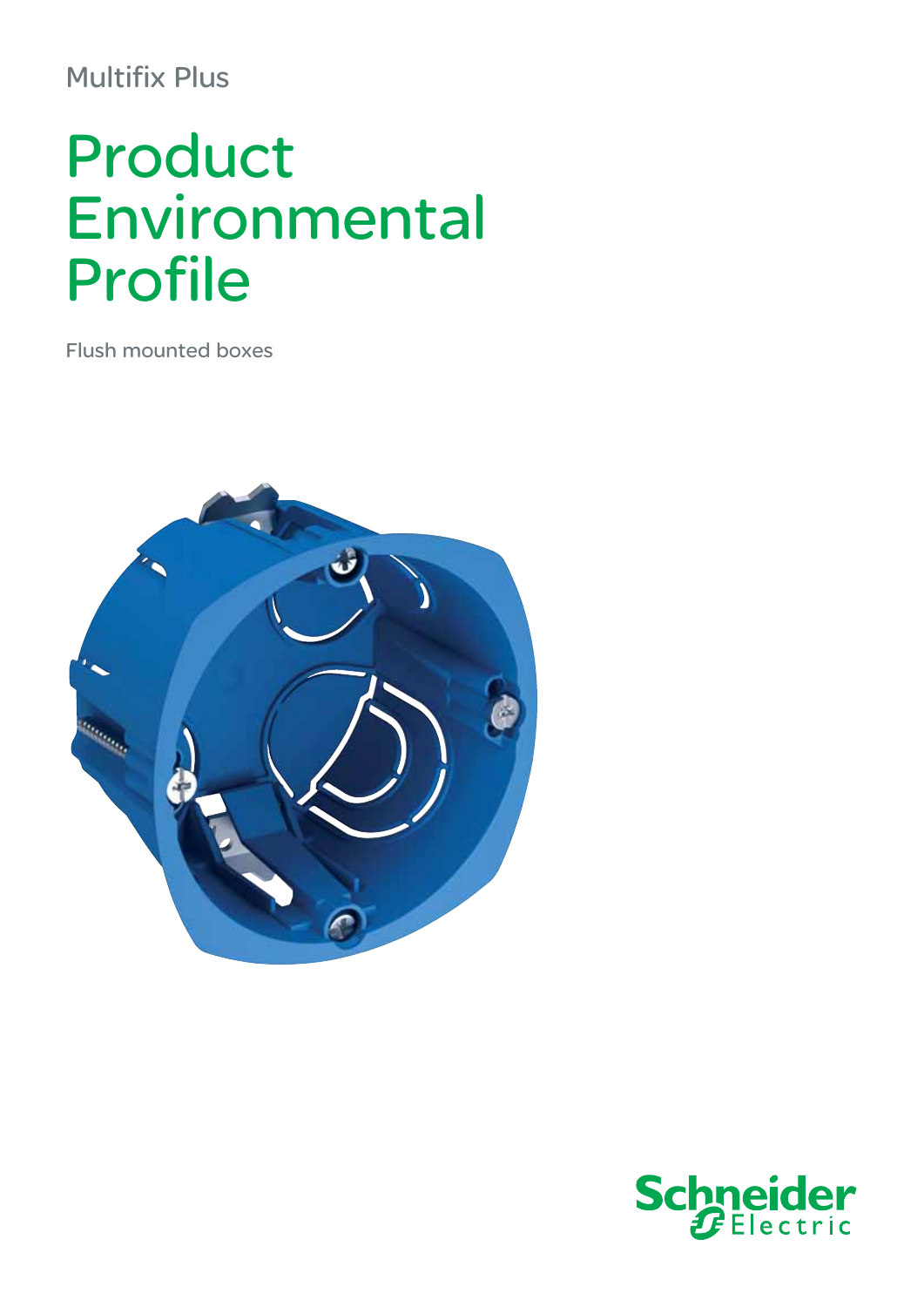### Product Environmental Profile - PEP

#### Product overview

The main function of the Multifix Plus flush mounted box range is to facilitate housing for different wiring devices in buildings.

The representative product used for the analysis is the single apparatus box 40 mm deep. Reference number ALB71320.

The environmental impacts of this referenced product are representative of the impacts of the other products of the range which are developed with the same technology.

The environmental analysis was performed in conformity with ISO14040 "Environmental management: Life cycle assessment – Principle and framework".

This analysis takes the stages in the life cycle of the product into account.

#### Constituent materials

The mass of the range products spreads out between 22 g and 86 g, packing excluded. It is 22 g for single box 40 mm (Ref no: ALB71320)

The constituent materials are distributed as follows:



All necessary steps have been taken with our services, suppliers and subcontractors to ensure that the materials used in the composition of the Multifix Plus flush mounted box range do not contain any substances prohibited by the legislation that was in force\* when the product or range was put on the market.

Products of this range are designed in conformity with the requirements of the ROHS directive (European Directive 2002/95/EC of 27 January 2003) and do not contain, or in the authorised proportions, lead, mercury, cadmium, chromium hexavalent, flame retardant (polybromobiphenyles PBB, polybromodiphenylthers PBDE) as mentionned in the Directive.

\* according to the list available on request.

#### **Manufacturing**

The Multifix Plus flush mounted box product range is manufactured at a Schneider Electric production site on which an ISO14001 certified environmental management system has been established.

#### Distribution **i**

The weight and volume of the packaging have been reduced, in compliance with the European Union's packaging directive.

Multifix Plus flush mounted boxes ALB71320 are packed 50 pcs in a carton box that weights 105 g (each product use 2.1 g carton box). This consists of cardboard box.

The product distribution flows have been optimised by setting up local distribution centres close to the market areas.

#### Utilization

The products of the Multifix Plus flush mounted box product range do not generate environmental pollution requiring special precautionary measures (noise, emissions, and so on).

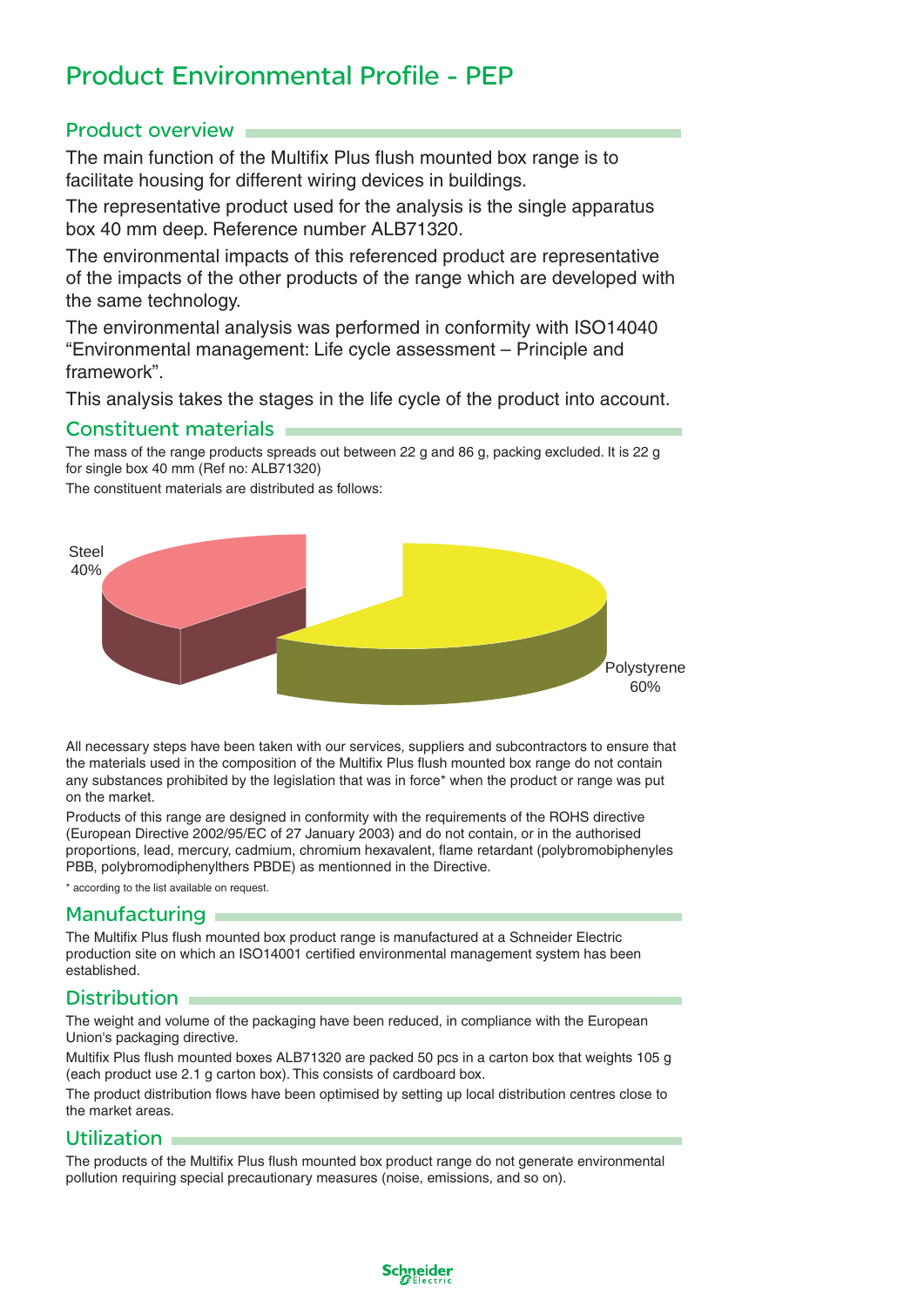#### End of life

At end of life, the products in the Multifix Plus flush mounted box product range can either be dismantled or grinded to facilitate the recovery of the various constituent materials. The product is recyclable.

#### Environmental impacts

The EIME (Environmental Impact and Management Explorer) software, version 1.6, and its database, version 5.0 were used for the life cycle assessment (LCA).

The scope of the analysis was limited to reference in the system, the most frequent box: ALB71320.

The environmental impacts were analysed for the Manufacturing (M) phases, including the processing of raw materials, and for the Distribution (D) and Utilisation (U) phases.



| <b>Environmental indicators</b>     | <b>Short</b> | <b>Unit</b>      | Flush mounted boxes (1 unit) |                       |                       |               |
|-------------------------------------|--------------|------------------|------------------------------|-----------------------|-----------------------|---------------|
|                                     |              |                  | $S = M + D + U$              | <b>M</b>              | D                     | U             |
| Raw material depletion              | <b>RMD</b>   | $Y-1$            | 8.0067E-17                   | 7.9897E-17            | 1.706E-19             | $0.00E^{+00}$ |
| <b>Energy depletion</b>             | ED           | ΜJ               | 86.882                       | 86.77                 | 1.1181E <sup>-1</sup> | $0.00E^{+00}$ |
| <b>Water depletion</b>              | <b>WD</b>    | dm <sup>3</sup>  | 22.96                        | 22.901                | $5.8906E^{-2}$        | $0.00E^{+00}$ |
| Global warming                      | <b>GW</b>    | $g \sim CO$      | 5.4316E <sup>3</sup>         | $5.4273E^3$           | 4.384                 | $0.00E^{+00}$ |
| Ozone depletion                     | <b>OD</b>    | $g \sim$ CFC-11  | 8.1373E <sup>-4</sup>        | 8.1159E <sup>-4</sup> | $2.1453E^{-6}$        | $0.00E^{+00}$ |
| <b>Photochemical ozone creation</b> | <b>POC</b>   | $g \sim C_2 H_a$ | 2.209                        | 2.205                 | $4.0371E^{-3}$        | $0.00E^{+00}$ |
| Air acidification                   | AA           | $q \sim H^+$     | $9.5092^{-1}$                | $9.5001E^{-1}$        | 9.0559E <sup>-4</sup> | $0.00E^{+00}$ |
| Hazardous waste production          | <b>HWP</b>   | kg               | 7.4314E <sup>-2</sup>        | 7.4311E <sup>-2</sup> | $3.2086E^{-6}$        | $0.00E^{+00}$ |

The life cycle analysis shows that the manufacturing phase (M) is the life cycle phase which has the greatest impact on the majority of environmental indicators . The environmental parameters of this phase have been optimized at the design stage. For example, the use of Lead free material. The product benefits from optimizing material thickness to decrease material impact.